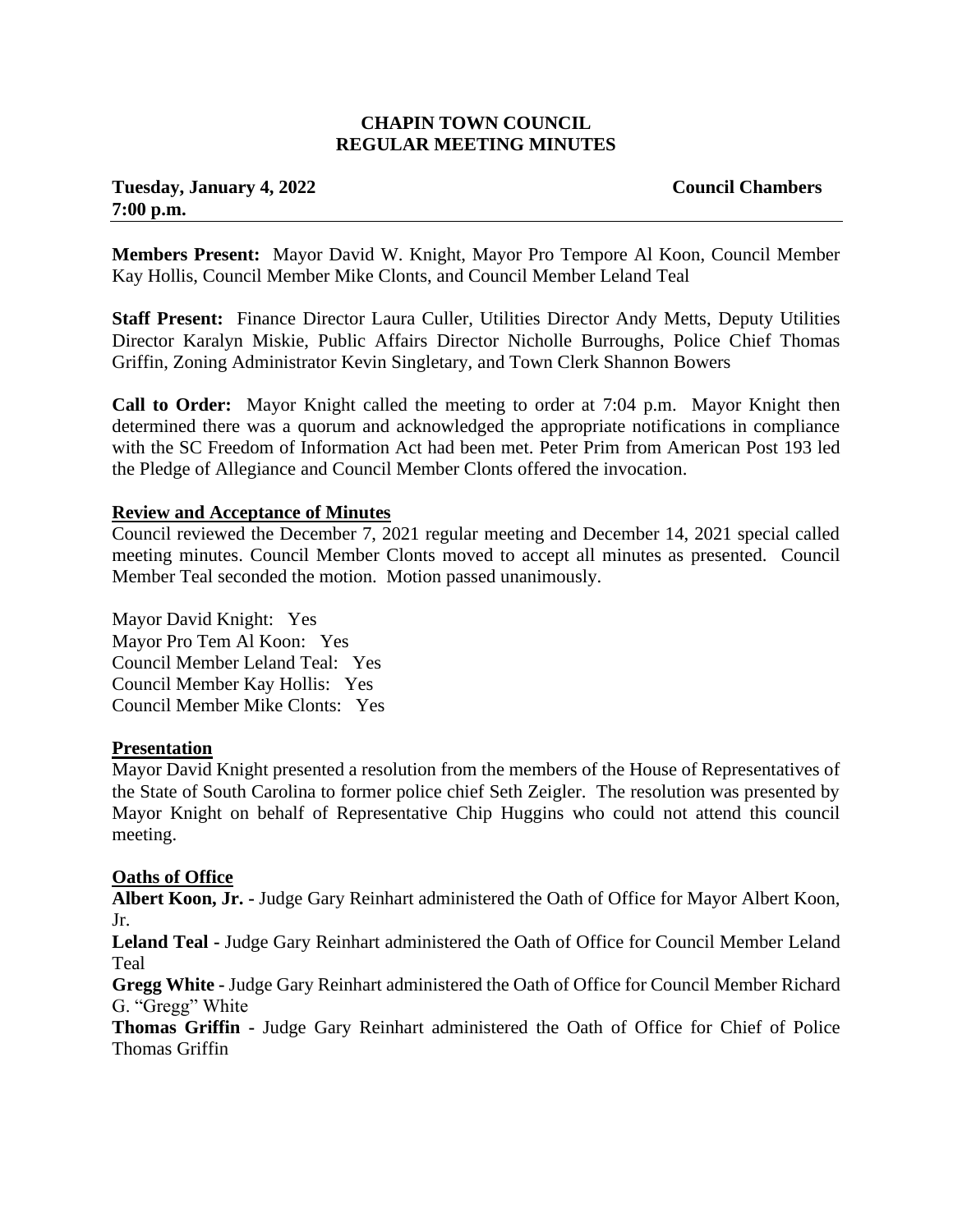# **Presentation**

Mayor Al Koon presented a recognition from members of the House of Representatives of the State of South Carolina recognizing Mayor David Knight for his outstanding and dedicated public service as Mayor of the Town of Chapin. The recognition was presented by newly installed Mayor Koon on behalf of Representative Chip Huggins who could not attend this council meeting. Mayor Koon also presented Mayor Knight with a plaque commemorating his tenure as mayor from 2018 to 2021.

### **Public Comments Related to Municipal Matters**

There were no public comments.

## **Reports**

**Communications Report:** Director Burroughs updated Council on several items:

- 1. Old Timey Christmas took place at the first of December 2021 in place of the annual tree lighting. Several small businesses organized the event and it was a huge success. Director Burroughs looks forward to supporting the event in the future.
- 2. Meetings continue to happen regarding the Chapin Dog Park. An oyster roast is being planned to raise funds in support of this project.
- 3. A private donation has been received by the Town to renovate the old town hall.
- 4. Streetscaping plans continue with the SCDOT to include mast arm traffic signals, landscaping, and better development of properties along Columbia Avenue to allow better access to business along that route.

Director Burroughs is set to graduate from the Leadership Lexington County on January 19. The event that was planned to showcase the classes project at the Dickerson Children's Advocacy Center has been postponed to March due COVID-19.

The Architectural Review Board and the Board of Zoning Appeals both have open seats available to be filled and will be noticed in the coming weeks.

**Financial Report:** Director Culler reported the general fund revenue as of the end of November 2021 was \$1,822,220. Expenses as of the end of November 2021 were \$1,252,657. Revenue exceeded expenses by \$569,563. Business License revenue as of the end of December 2021 was \$685,815, which was up \$265,467 from the same period in 2020. Director Culler noted that the increase in business license revenue was mostly due to the claim settlement from the Ellet Brothers property. Southern Resource Advisors has collected \$70,884.00 YTD in previously missed business license revenue. The hospitality tax fund YTD is \$1,053,588.00 as of the end of November. The cash balance ARP Fund YTD is \$406,489.00 as of the end of November. The utility fund revenue is \$4,437,726.00 and expenses are 3,882,456.00 as of the end of November. Revenue exceeded expenses by \$555,270.00.

**Police Report:** Captain Griffin updated Council on police department activities. He did report on calls for service from the Lexington County Communications Services, which totaled 127 calls for service. These calls include calls for traffic issues, calls from the public, etc. He informed Council that the shooting incident in the Publix parking lot had been thoroughly investigated by Officers Galinski and Ganious and the suspect has been charged. He noted this was an isolated incident with no injuries reported.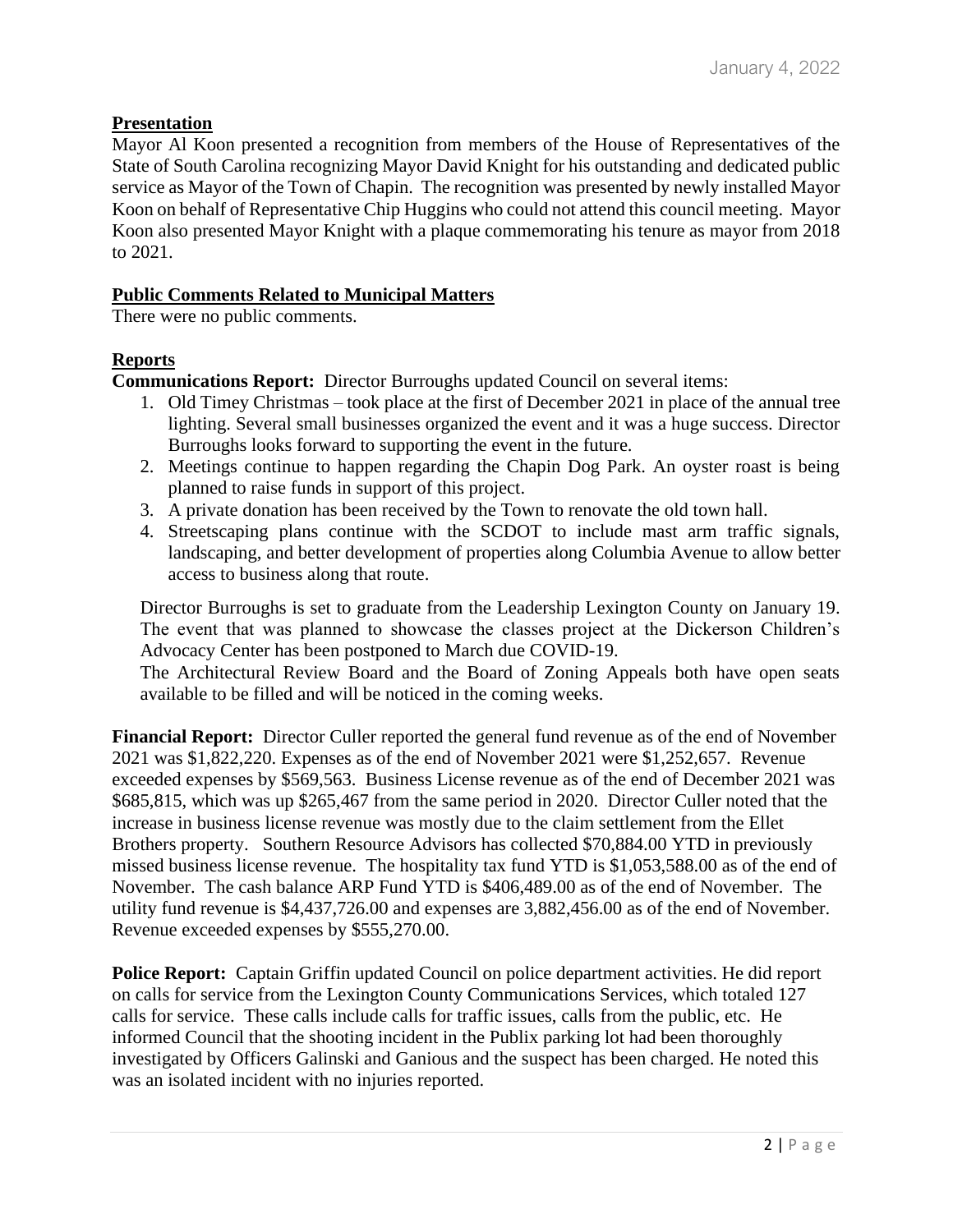**Utilities Report:** Deputy Director Miskie updated Council on several ongoing utility projects:

- 1. Three bids have been received for surveying for the Indian Cove Road sewer project. Abraham Land Surveying was the lowest bid at \$5,600.00. They will sign the notice to proceed and surveying should begin shortly.
- 2. Lexington County has reviewed the latest submittal for the Holly Oak Road sewer encroachment permits and the Town is awaiting review from the Deputy County Administrator. Deputy Director Miskie reported that Chris from American Engineering is contacting the County again to impress the importance of moving this project forward.
- 3. The pre-construction meeting with Springhill Construction has taken place and supplies have been ordered. They hope to begin renovations around the first of February.
- 4. The developer of the White-Water Subdivision has requested agreements for water and sewer for the development and staff is working to get those finalized.
- 5. The second submittal for the Pebblebranch subdivision has been received and the review process will continue until all construction permits have been obtained.
- **6.** Director Miskie is working on an Emergency Response Plan required by the EPA for utilities. This plan will outline the departments preparedness in the event of a natural or man-made disaster to include, but not limited to, main breaks, localized flooding, large scale hurricanes, earthquakes, and system contamination among some examples.

## **New Business**

**PROCLAMATION:** Mayor Koon recognized January 23 through January 29, 2022 as the Town of Chapin School Choice Week. School Choice Week is celebrated across the country by millions of students, parents, educators, schools, and organizations to raise awareness of the need for effective educational options.

**Request for Action – Appointment of Annual Auditor:** Director Culler submitted request to approve the use of Mauldin and Jenkins, LLC to provide the yearly audit services for the period ending December 31, 2021.

Council Member Teal made the motion to approve Mauldin and Jenkins, LLC to provide the yearly audit services for the period ending December 31, 2021. Council Member White seconded. Questions were asked about the increase of \$2,000 for services and using the same firm several years in a row. Director Culler commented that an inventory of the utility department was included. The original cost assessment was low, the price increase includes the inventory and h-tax revies, and Director Culler does not expect there to be future increases. Mayor Koon commented that it would be worth investigating the use of the same firm for several years for the future. No further discussion was had. Request was approved by unanimous vote.

Mayor Al Koon: Yes Council Member Mike Clonts: Yes Council Member Leland Teal: Yes Council Member Kay Hollis: Yes Council Member Gregg White: Yes

**Resolution – Election of Mayor Pro Tempore – 2-year term:** Town Council is required to nominate and approve a Mayor Pro Tempore from the members of the Council for a term not to exceed two years. Council Member Teal made a motion to nominate Mike Clonts as the new